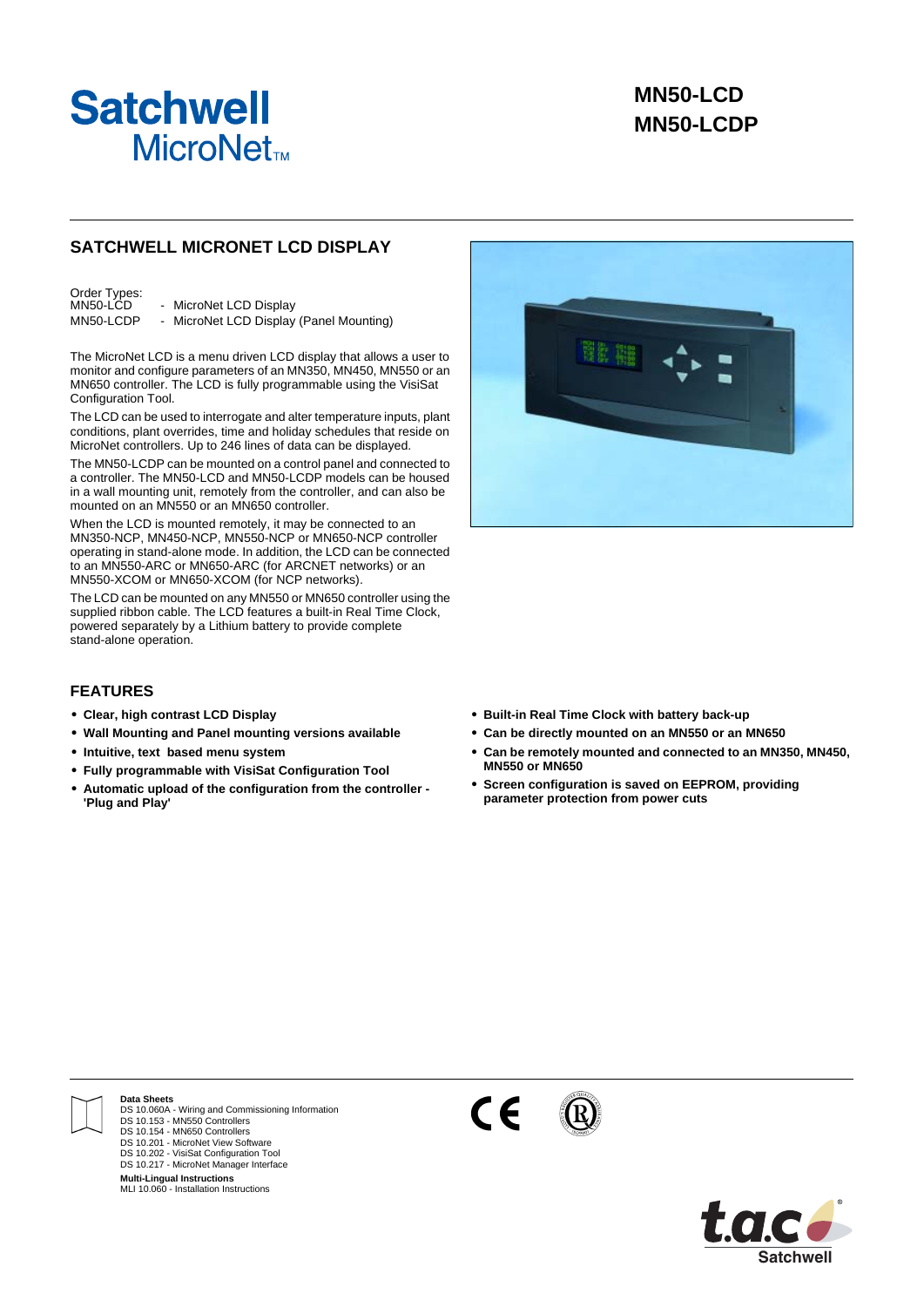## **SPECIFICATION**

| <b>Order Type</b> | <b>Description</b>                                 | <b>Communications</b><br>Protocol | <b>Direct Controller</b><br>Mounting |
|-------------------|----------------------------------------------------|-----------------------------------|--------------------------------------|
| MN50-LCD          | MicroNet LCD Display (Controller or Wall Mounting) | Point-to-Point NCP                | Yes (Stand-alone)                    |
| MN50-LCDP         | MicroNet LCD Display (Panel Mounting)              | Point-to-Point NCP                | No                                   |

# **HARDWARE SPECIFICATIONS**

| Dimensions:                  | 244mm width x 108mm height x approx. 43mm depth                                                                                                                      |
|------------------------------|----------------------------------------------------------------------------------------------------------------------------------------------------------------------|
| Enclosure:                   | Moulded polycarbonate plastic case. Fire resistant to UL94 VO.<br>Wall or Panel Mounted IP 20                                                                        |
| <b>Communications Ports:</b> | 1 Serial RS 485 port.                                                                                                                                                |
| <b>Power Supply Input:</b>   | 24Vac, powered from the host unit (MN550-NCP/ARC or MN650-NCP/ARC controller) or by direct<br>24 Vac wiring. Lithium battery, 350 days life at continuous discharge. |
| <b>Power Supply Limits:</b>  | 24 Vac. 50/60 Hz. 4 VA                                                                                                                                               |
| <b>EMC Compliance:</b>       | EN55022 (Emissions) (Class A)<br>$EN50082-1$ (Immunity)                                                                                                              |
| Compliance:                  | FCC Class A and CE Compliant                                                                                                                                         |
| <b>Wiring Terminals:</b>     | Eight (8) Plug-in Screw Terminals (Panel Mounting) Accepts max. conductor size Ø1mm (18 AWG)                                                                         |
| <b>Mounting:</b>             | Direct to controller, panel-mounted or wall mounted using MN-DK.                                                                                                     |
| <b>Ambient Limits:</b>       | <b>Operating Temperature: 0 to 50°C</b><br><b>Shipping and Storage Temperature: -40 to 70°C</b><br><b>Humidity:</b> 0 to 95%rh, non-condensing.                      |

## **SOFTWARE SPECIFICATIONS**

The MicroNet LCD shows and allows configuration of controller parameters. The table below lists some of these parameters and details their use.

## **MicroNet LCD Menu Options**

| <b>Menu Option</b>               | <b>Details</b>                                                                      |
|----------------------------------|-------------------------------------------------------------------------------------|
| Default Screen                   | The default screen can be programmed to display time and plant operating condition. |
| Change an Analogue Value         | User can increase or decrease the parameter values within a specified range.        |
| <b>Change Digital Parameters</b> | User can choose ON or OFF.                                                          |
| Change/Set a Time<br>Schedule    | Date, hour, and minutes are selectable by the user.                                 |
| Change/Set a Holiday<br>Schedule | Start/end holiday, date is selectable by the user.                                  |

## **ACCESSORIES**

| MN-DK            | Display Wall Mounting Kit for LCD display, available for MN50-LCD |
|------------------|-------------------------------------------------------------------|
| <b>MN550-NCP</b> | MicroNet MN550 NCP Controller                                     |
| <b>MN550-ARC</b> | MicroNet MN550 ARCNET Controller                                  |
| <b>MN550-LON</b> | MicroNet MN550 LON Controller                                     |
| <b>MN650-NCP</b> | MicroNet MN650 NCP Controller                                     |
| <b>MN650-ARC</b> | MicroNet MN650 ARCNET Controller                                  |
| <b>MN650-LON</b> | MicroNet MN650 LON Controller                                     |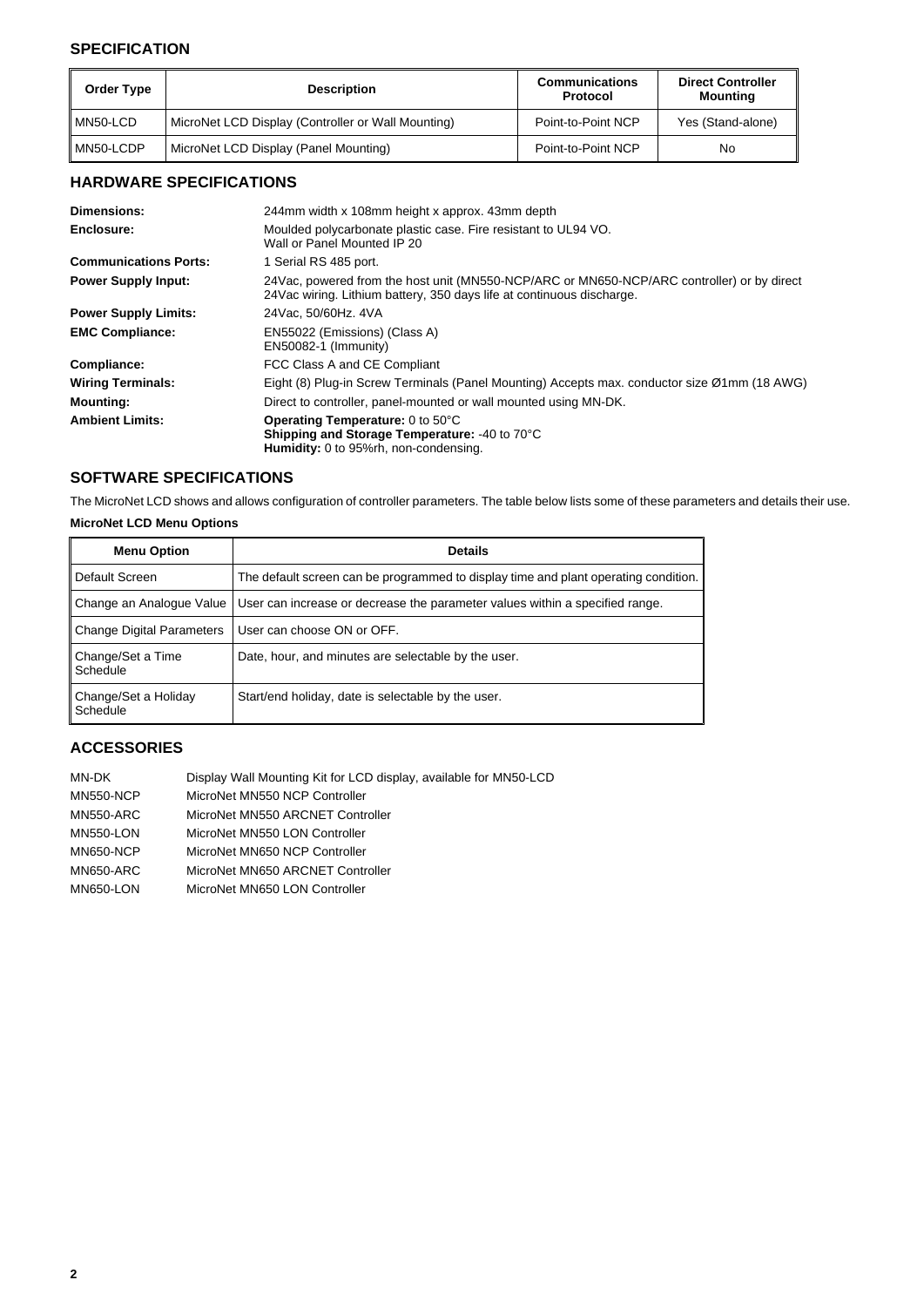## **TYPICAL SYSTEM DIAGRAMS**

### **NETWORKED MICRONET LCD DISPLAY**



## **COMMUNICATIONS**

**Point-to-Point Protocol** The LCD communicates to the MN550 or MN650 controller using a point-to-point protocol. The communication speed is 9600 baud. The point-to-point protocol allows the display to be connected remotely from the controller, up to maximum of 10m.

MN450 Controller (DS 10.153)

..............

The display automatically uploads its configuration from a MN550 or MN650 controller once the connection is established. If the LCD configuration is modified on the controller, it is automatically updated.

If the LCD is installed on an NCP network, the XCOM variant of the relevant controller (MN550-XCOM or MN650-XCOM) must be used to enable the controller to communicate on the NCP network.

**LONWORKS and ARCNET Networks** The MN50-LCD can access parameters from LON and ARCNET networks by binding the parameters to the MN550 or MN650 controllers.

**Stand-alone Operation** The MN350, MN450, MN550 and MN650 controllers in stand-alone mode can also be used with a remotely connected MN LCD.

## **APPLICATIONS**

The LCD provides the following functionality:

- **•** Time Scheduling
- **•** Holiday Scheduling
- **•** Temperature and Control Output Monitoring
- **•** Setpoint Monitoring
- **•** Plant status Monitoring

#### **CONNECTIVITY**

The LCD is connected to a MN550 or MN650 controller (networked). The display configuration is downloaded via the MN MI to the MN550 or MN650 controller, from where it is automatically uploaded to the LCD display.

A remotely mounted LCD can also be connected to a MN350, MN450, MN550 and MN650 controller (in stand-alone mode); the display configuration in the controller is automatically uploaded to the LCD display.